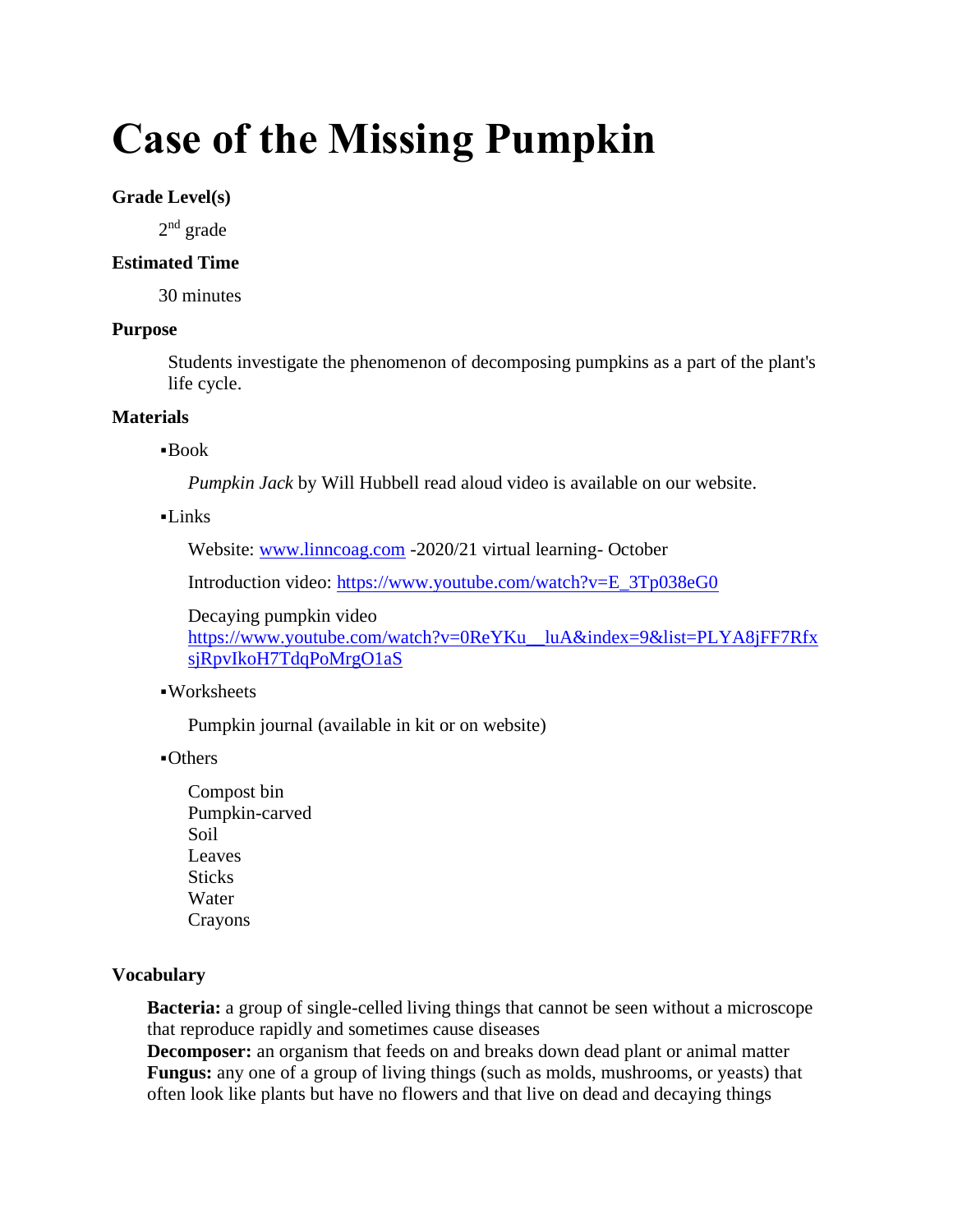**Humus:** a brown or black material in soil that is formed when plants and animals decay **Nutrient:** a substance that plants, animals, and people need to live and grow **Pumpkin:** a large, rounded fruit with a thick rind, edible flesh, and many seeds

#### **Interest Approach – Engagement**

- 1. Ask the students if they have ever carved a pumpkin into a Jack-o-lantern.
- 2. Have the students predict what they think would happen to a Jack-o-lantern if they kept it until the next summer.

#### **Background - Agricultural Connections**

The **pumpkin** is one of only a few foods native to North America that is still eaten today. Native Americans used pumpkins for food and medicine. Dried pumpkin shells served as bowls or containers for storing grains and seeds. Flattened strips of pumpkin were dried and made into mats.

Pumpkins were a main part of the Pilgrims' daily diet. If left uncut and stored in a cool, dry place, pumpkins can keep for several months. Colonists made pumpkin pies by slicing off pumpkin tops, removing the seeds, filling the pumpkin with milk, spices, and honey, and then baking it all in hot ashes.

Today, most pumpkins grown are sold for decorating and carving. The tradition of carving pumpkins at Halloween started with the Irish. The original jack-o-lanterns were made from turnips. When the Irish immigrated to the US, they found that pumpkins were in large supply and were much easier to carve.

The pumpkin is a member of the cucurbit family which includes gourds, squash, cucumbers, and melons. Pumpkins come in a variety of shapes, sizes, and colors. Most pumpkins are orange, but they can also be yellow, red, white, gray, or pale green. Pumpkins range in size from less than a pound to over 2,000 pounds.

A pumpkin is a fruit that grows on a vine. They are typically planted in late spring or early summer for an October harvest. After a pumpkin seed sprouts, large leaves begin to grow on vines. Eventually, the vine blooms with yellow flowers. Following pollination, the female flower begins to grow a small green pumpkin that will turn orange as it continues to grow. When the vines turn brown, the pumpkins are ready to harvest.

Pumpkins left in the field will be eaten by animals or they will decompose. The phenomenon of **decomposition** is a natural process through which nutrients are recycled back into the soil. Insects, **fungus**, and **bacteria** are decomposers that eat the dead tissue from the pumpkin and excrete it in a form that helps live plants grow. In nature, dead plants and animals decompose and become **humus**. Humus acts like a sponge to help soil hold water. It also traps air in the soil and provides nutrients. Plants need air, water, light, and nutrients to grow. When farmers plant crops in the soil, the growing crops take out nutrients. The farmers can replace those nutrients by tilling decomposing plants back into the soil. The surviving seeds left by a decomposing pumpkin can sprout and grow into a new pumpkin plant, continuing the pumpkin life cycle.